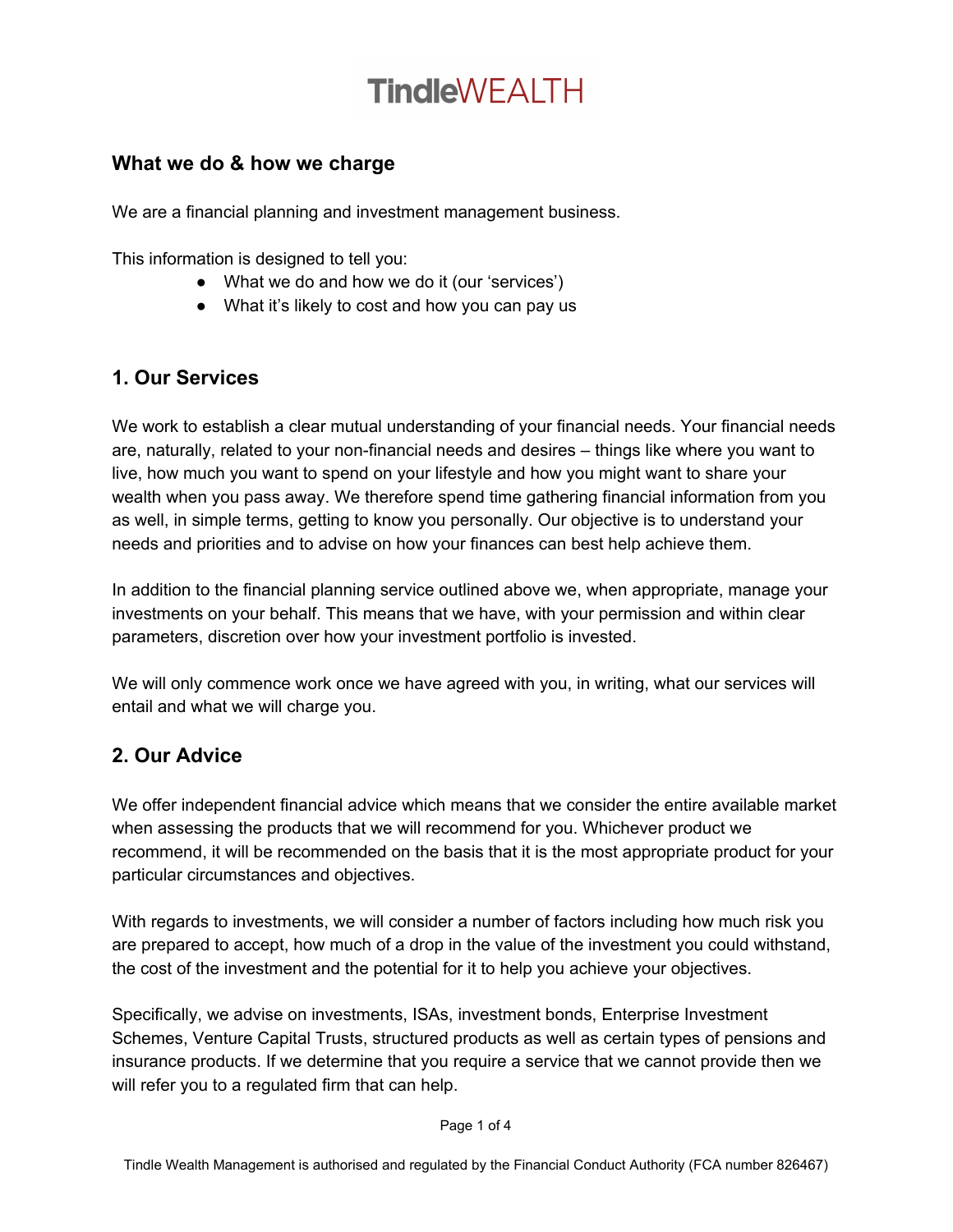# **Tindle**WFAITH

### **3. Our charges**

Our clients have a choice of fee structure.

#### Option 1: Initial Plan Only

A one-time fixed fee of £2,400 for an initial financial plan. This includes:

- An initial 'fact finding' meeting
- Agreeing your financial goals and objectives including, if appropriate, specific plans for goals such as buying a new home, paying for school fees, your retirement and/or transferring wealth to the next generation
- Establishing your attitude to and understanding of risks
- Reviewing your current plans, investments and other assets
- Undertaking research to identify an appropriate plan for you, including any appropriate insurance policies
- Assessing the potential impact of key events on your plans (this is typically called 'cash flow modelling'
- Providing a personalised report and recommendations
- At least one face-to-face meeting to discuss our recommendations
- Up to three ad-hoc reviews and updates of the financial plan to account for any changes in personal circumstances for a period of twelve months following the initial plan

This fee can be paid either within 28 days of the completion of the financial plan or it may be paid in twelve monthly installments of £200. The client may choose which option they prefer.

#### Option 2: Initial Plan, Ongoing Advice and Investment Management

Your fee is based on the amount of money that we manage for you.

We charge 1% + VAT on the first £1,000,000 of investments we manage for you We charge 0.50% + VAT on investments valued between £1,000,000 and £5,000,000; and We charge 0.25% + VAT on investments valued over £5,000,000

This fee is subject to a minimum of £2,400 per year. Therefore, if the fee payable to Tindle Wealth Management from your investment account is below £2,400 then we will charge you the difference on either a quarterly or annual basis.

The fee will be taken from the investment account(s) that we manage on your behalf. If a quarterly or annual 'top-up' fee is required then this must be paid by bank transfer within 28 days of the invoice being supplied.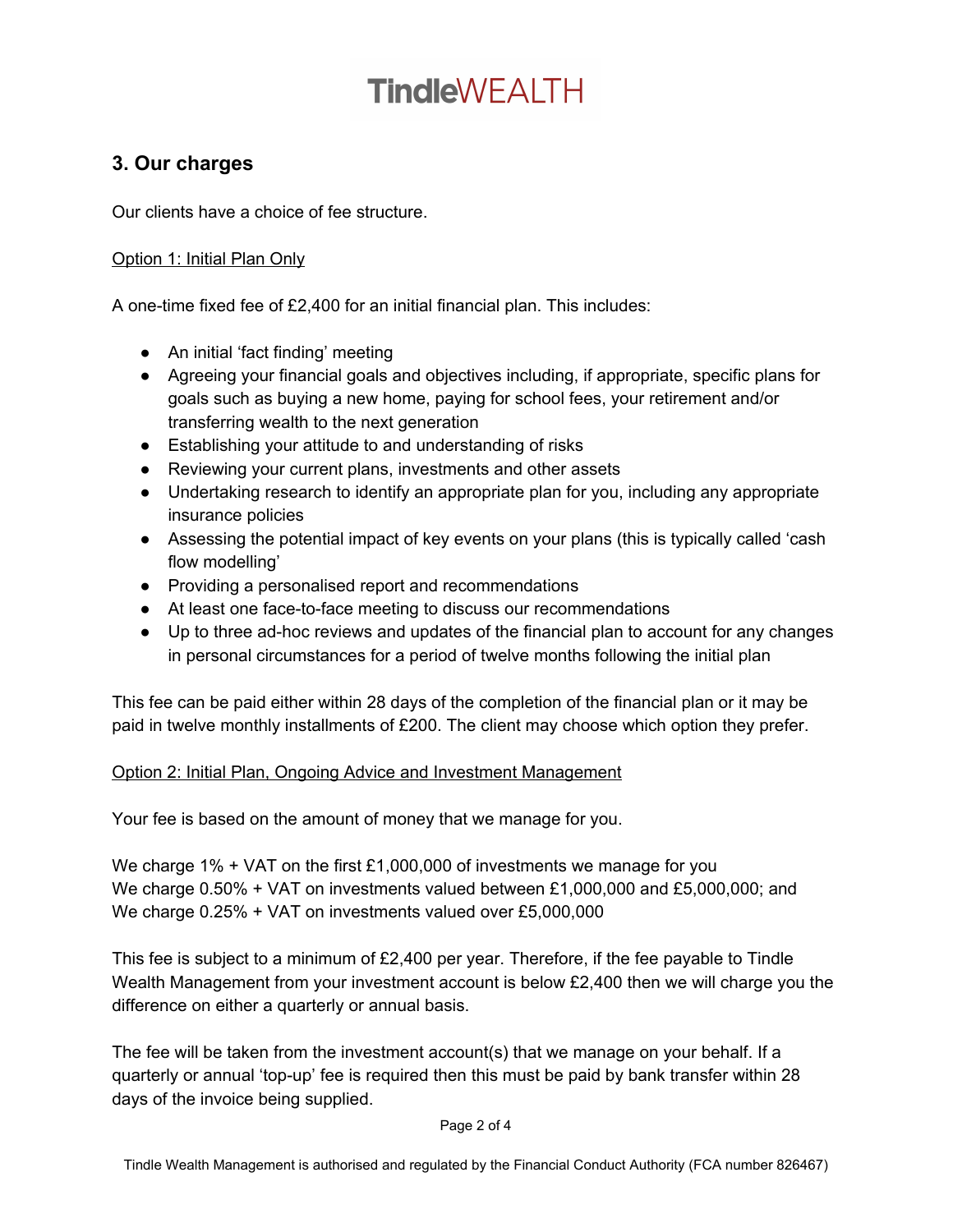# **TindleWEALTH**

Please note there are other costs associated with our investment service; these costs are paid to other service providers like investment funds and 'platform' provider(s) and are outlined in more detail in your Investment Policy Statement. Before we take any action on your behalf we will collate all the costs and charges payable by you so that you are able to understand the overall cost of our recommended financial plan. This is referred to as an Aggregated Costs and Charges Statement.

See Appendix A for examples of our charges in practice.

Option 2 includes all the services included in Option 1 and the following:

- Implementation of agreed recommendations
- An annual face-to-face or telephone meeting (your choice) to review your financial plan and investment portfolio.
- Re-assessing the potential impact of key events on your plans (cash flow modelling), if desired.
- A report setting out the results of the review and confirming any changes made.
- Quarterly valuations of your investment portfolio managed by Tindle Wealth Management

### **Appendix A - Option 2 Fees - Example 1**

*Option 2: Initial Plan, Ongoing Advice and Investment Management*

Annual fees for a client with a pension of £1,000,000 and a general investment account of £1,000,000

Fees to Tindle Wealth Management: £15,000 (1% of £1,000,000 + 0.5% of £1,000,000) VAT on Fees to Tindle Wealth Management: £3,000 (20% of £15,000) 'Platform' fee to a provider such as Raymond James:  $£2,750$  (0.30% of £500,000 + 0.25% of £500,000) Fees on the investment funds comprising the investment portfolio:  $£10,000$  (0.50% of £2,000,000)

SIPP Administration Fee payable to a SIPP administrator such as James Hay: £250

### **Total annual costs of £31,000 (1.55% of £2,000,000) of which £15,000 (0.75% of £2,000,000) is paid to Tindle Wealth Management**

Page 3 of 4